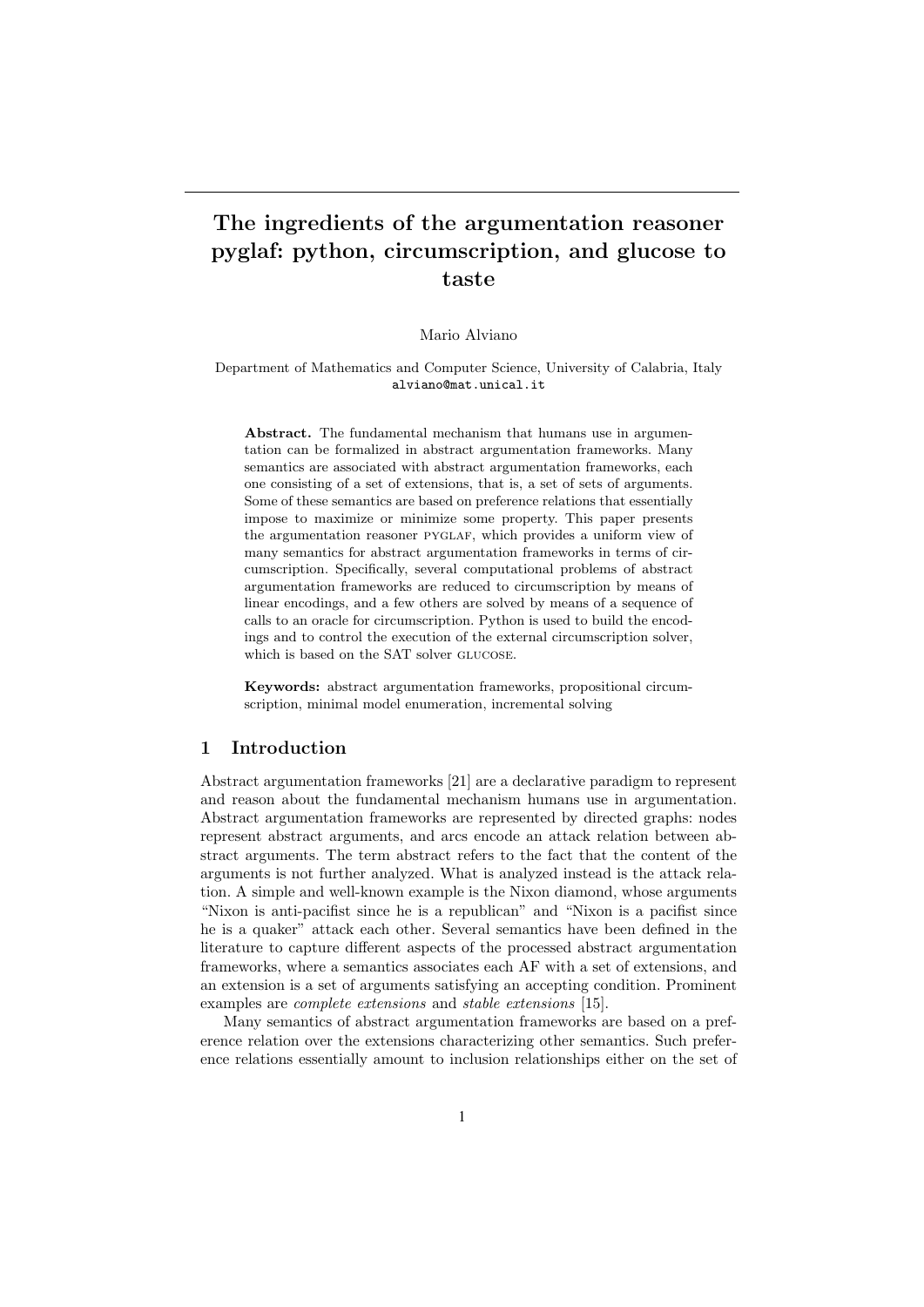accepted arguments, or on some other property of the extensions. Specifically, grounded extensions [22] are subset-minimal with respect to the accepted arguments, and conversely preferred extensions [15] and ideal extensions [22] are subset-maximal with respect to the accepted arguments. Other semantics of this kind are semi-stable extensions [15] and stage extensions [27], which require to maximize the set of arguments in the range of the accepted arguments, that is, those accepted and those attacked by some accepted argument.

Circumscription [26] is a nonmonotonic logic formalizing common sense reasoning by means of a second order semantics, which essentially enforces to minimize the extension of some predicates. In the special case of propositional theories, the simplest form of circumscription essentially selects subset minimal models, while in the form introduced by Lifschitz [25] some atoms are used to group interpretations, and other atoms are subject to minimization. With a little abuse on the definition of circumscription, the minimization can be imposed on a set of literals, so that a set of negative literals can be used to encode a maximization objective function. Therefore, circumscription is a good candidate as target language to solve computational problems of abstract argumentation frameworks.

This paper presents the argumentation reasoner PYGLAF, which materializes the above intuition. The reasoner is implemented in Python, and its interface is fully compliant with the specification<sup>1</sup> given for the Second International Competition on Computational Models of Argumentation (ICCMA'17). pyglaf implements linear reductions from many computational problems of abstract argumentation framework to circumscription. The circumscribed theories are encoded in the input format of circumscriptino [1], a circumscription solver extending the SAT solver GLUCOSE [8] with the unsatisfiable core algorithm ONE [7] enhanced by *reiterated progression shrinking* [3, 4], native support for cardinality constraints as in WASP  $[5, 6, 20]$ , and polyspace model enumeration  $[2]$ . The input format of CIRCUMSCRIPTINO is very similar to the DIMACS format, and described on its web page (http://alviano.com/software/circumscriptino/). The reductions are presented in Section 3, and cover all semantics mentioned in this introduction but the ideal extension. Eventually, a linear reduction for ideal semantics is obtained after computing the union of all admissible extensions of the input graph; such a set is computed by means of iterative calls to the external circumscription solver.

An additional use case is given by the Dung's Triathlon, a special track of IC-CMA'17 where the argumentation reasoners are asked to compute the grounded, stable and preferred extensions of the input graph, in a single run of computation. pyglaf addresses the triathlon by taking advantage of the following observations [21]: the grounded extension is contained in all preferred extensions, and all stable extensions are also preferred extensions. Hence, PYGLAF first computes the grounded extension, which is then used to simplify the circumscribed theory associated with the enumeration of preferred extensions. As soon as a preferred

 $1$  http://www.dbai.tuwien.ac.at/iccma17/SolverRequirements.pdf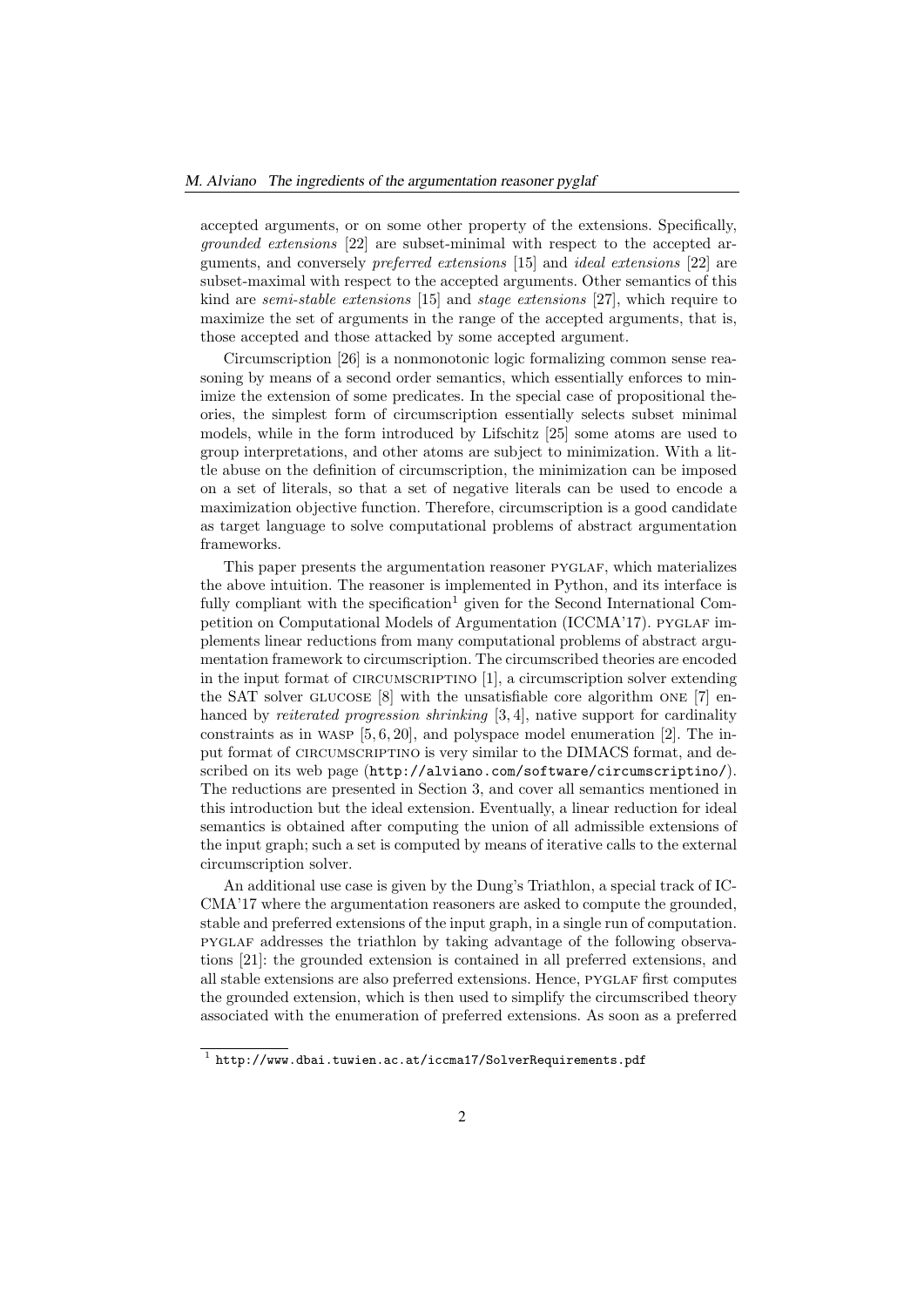

Fig. 1. The graph used as running example.

extension is returned by CIRCUMSCRIPTINO, its stability is checked by means of a linear time procedure implemented in Python.

The implemented prototype is tested empirically on the instances of the First International Competition on Computational Models of Argumentation (ICCMA'15). For the enumeration of complete, stable, grounded, and preferred extensions, the performance of PYGLAF is almost aligned with the most efficient argumentation reasoners of ICCMA'15. Semi-stable, stage, and ideal extensions were not part of ICCMA'15, but they are supported by the reasoner ConArg2  $[12, 10, 11]$ , which is therefore compared with PYGLAF: for the enumeration of these extensions the performance of PYGLAF is superior in terms of solved instances as well as average running time. Finally, concerning the triathlon, the performance of the proposed strategy is compared with the sequential addressing of the three subproblems, showing a minimal gain in terms of solved instances and average execution time.

## 2 Background

This section introduces the required background on abstract argumentation frameworks [21, 22, 15, 27, 19] and on circumscription [26, 25].

#### 2.1 Abstract argumentation framework

An *abstract argumentation framework*  $(AF)$  is a directed graph  $G$  whose nodes are arguments, and whose arcs represent an attack relation. Let  $arg(G)$  and  $att(G)$  denote respectively the set of nodes and arcs in G. The size of G, denoted |G|, is defined as the number of its nodes and arcs, that is,  $|G| := |arg(G)| +$ |att(G)|. An extension E is a set of arguments. The range of E in G is  $E_G^+$  :=  $E \cup \{x \mid \exists yx \in att(G) \text{ with } y \in E\}.$  (When G is clear from the context, the range of E in G is simply denoted  $E^+$ .)

*Example 1.* Let G be the graph reported in Figure 1. Hence,  $arg(G) = \{a, b, c, d, c\}$  $e, f\}, att(G) = \{aa, ab, ba, cd, dc, ce, de, ef\}, \text{and } |G| = 6+8 = 14.$  The following are some extensions of G that will be used later in the paper:  $E_1 = \emptyset$ ,  $E_2 = \{d, f\}$ ,  $E_3 = \{b, d, f\}, E_4 = \{b\}, E_5 = \{b, c, f\}, \text{ and } E_6 = \{c, f\}.$  The associated ranges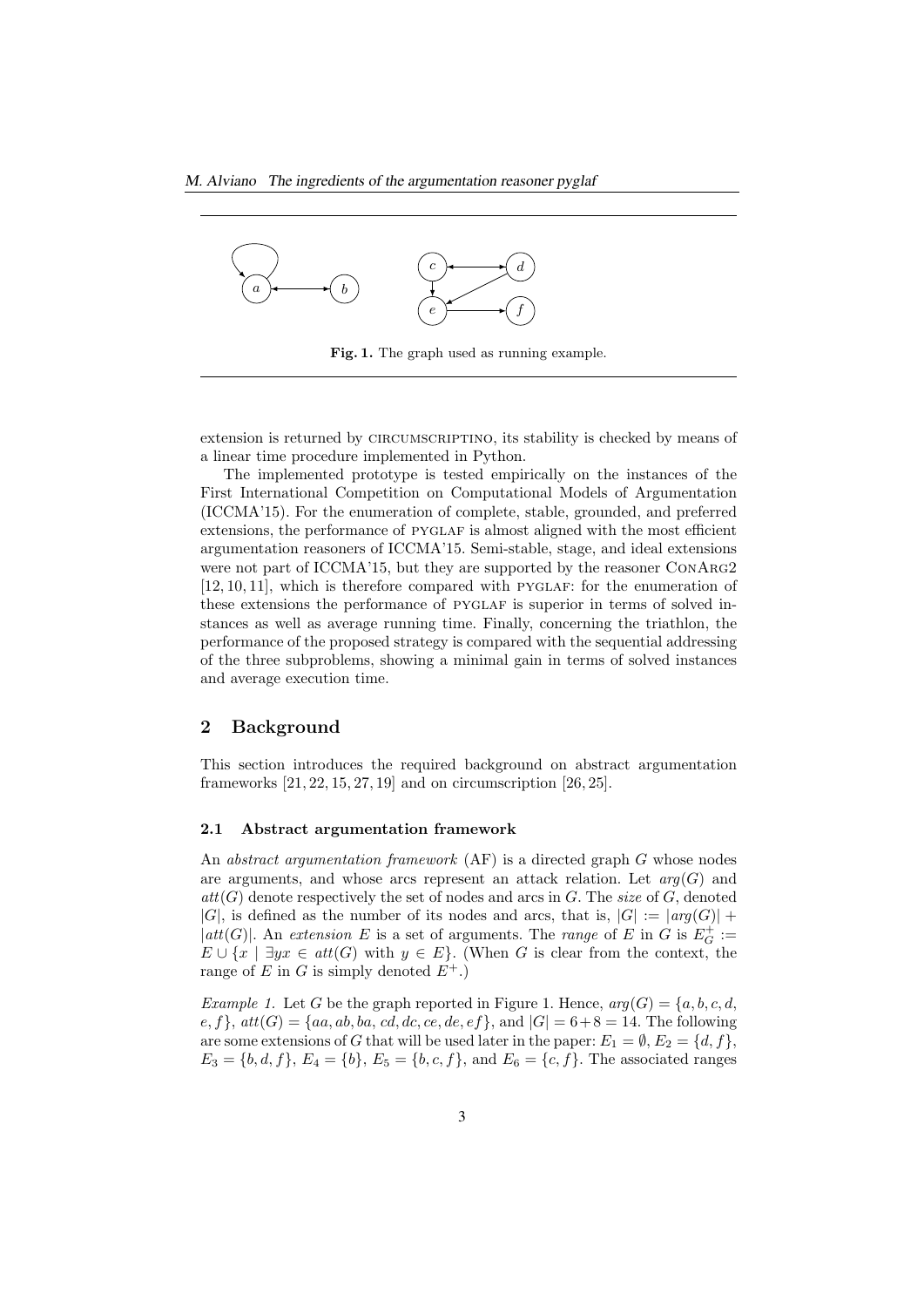are the following:  $E_1^+ = \emptyset$ ,  $E_2^+ = \{c, d, e, f\}$ ,  $E_3^+ = \{a, b, c, d, e, f\}$ ,  $E_4^+ = \{a, b\}$ ,  $E_5^+ = \{a, b, c, d, e, f\}, \text{ and } E_6^+ = \{c, d, e, f\}.$ 

Let G be an AF, and  $E \subseteq arg(G)$ . The following semantics are of interest for this paper:

- E is conflict-free if there are no  $x, y \in E$  with  $xy \in att(G)$ . Let  $CF(G)$ denote the set of conflict-free extensions of G.
- E is admissible if  $E \in \mathbf{CF}(G)$ , and for all  $yx \in att(G)$  such that  $x \in E$ , there is  $zy \in att(G)$  such that  $z \in E$ . Let  $\text{ADM}(G)$  denote the set of admissible extensions of G.
- E is complete if  $E \in \text{ADM}(G)$ , and satisfies the following property: if  $x \in$  $arg(G)$  is such that for all  $yx \in att(G)$  there is  $zy \in att(G)$  with  $z \in E$ , then  $x \in E$ . Let  $CO(G)$  denote the set of complete extensions of G.
- $-E$  is *stable* if  $E \in \mathbf{CO}(G)$ , and  $E_G^+ = arg(G)$ . Let  $\mathbf{ST}(G)$  denote the set of stable extensions of G.
- E is grounded if  $E \in \mathbf{CO}(G)$ , and there is no  $E' \in \mathbf{CO}(G)$  such that  $E' \subset E$ . Let  $\mathbf{GR}(G)$  denote the set of grounded extensions of G.
- $E$  is preferred if  $E \in \mathbf{CO}(G)$ , and there is no  $E' \in \mathbf{CO}(G)$  such that  $E' \supset E$ . Let  $PR(G)$  denote the set of preferred extensions of G.
- E is semi-stable if  $E \in \mathbf{CO}(G)$ , and there is no  $E' \in \mathbf{CO}(G)$  such that  $E'_{\mathcal{G}}^+ \supset E_{\mathcal{G}}^+$ . Let  $\mathbf{SST}(G)$  denote the set of semi-stable extensions of  $G$ .
- $− E$  is stage if  $E \in \mathbf{CF}(G)$ , and there is no  $E' \in \mathbf{CF}(G)$  such that  $E'_{G}^+ \supset E_G^+$ . Let  $\text{STG}(G)$  denote the set of stage extensions of G.
- E is ideal if  $E \in \text{ADM}(G)$ ,  $E \subseteq \bigcap \text{PR}(G)$ , and there is no  $E' \in \text{ADM}(G)$ such that  $E' \subseteq \bigcap \textbf{PR}(G)$  and  $E' \supset E$ . Let  $\textbf{ID}(G)$  denote the set of ideal extensions of G.

In particular, the last seven semantics above are those considered in the Second International Competition on Computational Models of Argumentation (IC-CMA'17).

Example 2 (Continuing Example 1). The set of complete extensions of  $G$  is  $CO(G) = \{E_1, \ldots, E_6\}$ .  $E_3$  and  $E_5$  are also the stable extensions of G because  $E_3^+ = E_5^+ = \arg(G)$ . These are also the preferred, semi-stable, and stage extensions of  $G. E_1$  is evidently the grounded extension. Finally, the ideal extension is  $\{b\}$ .

For an argument  $x \in arg(G)$ , and a set S of extensions, x is credulously accepted in S, denoted  $S \models_c x$ , if there is  $E \in S$  such that  $x \in E$ . Argument x is skeptically accepted in S, denoted  $S \models_s x$ , if  $x \in E$  for all  $E \in S$ .

Example 3 (Continuing Example 2).  $S \models_s b$  and  $S \models_s f$  holds for S being  $ST(G)$ ,  $PR(G)$ ,  $SST(G)$ ,  $STG(G)$ . For the same S,  $S \models_c d$  and  $S \models_c c$ , but  $S \not\models_s d$  and  $S \not\models_s c$ .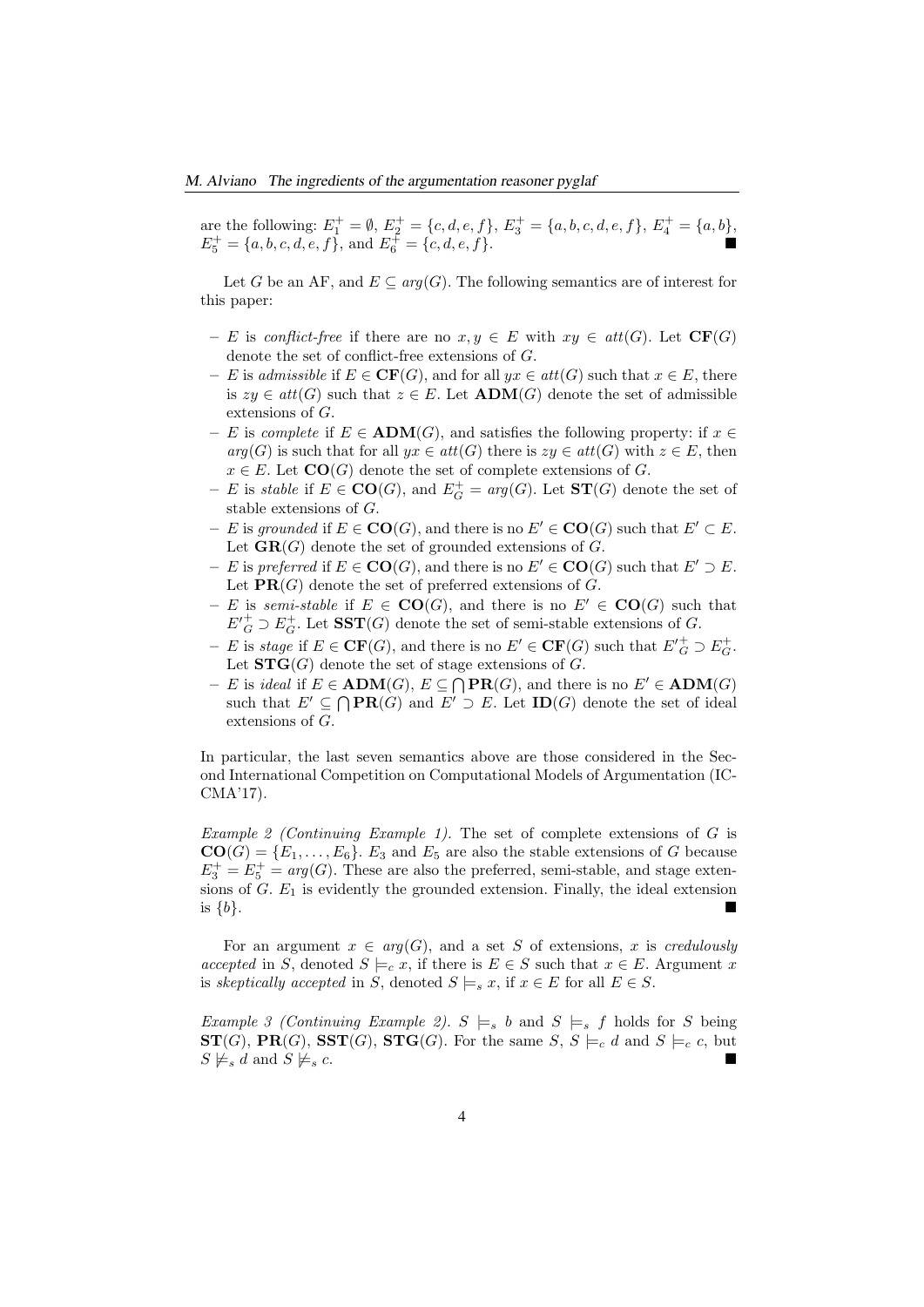#### 2.2 Circumscription

Let A be a fixed, countable set of *atoms* including  $\bot$ . A *literal* is an atom possibly preceded by the connective  $\neg$ . For a literal  $\ell$ , let  $\overline{\ell}$  denote its *complementary literal*, that is,  $\bar{p} = \neg p$  and  $\bar{p} = p$  for all  $p \in A$ ; for a set L of literals, let  $\bar{L}$  be  $\{\bar{l} \mid l \in L\}$ . Moreover, for a set L of literals and a set A of atoms, the restriction of L to symbols in A is  $L|_A := L \cap (A \cup \overline{A}).$ 

Formulas are defined as usual by combining atoms and the connectives  $\neg$ ,  $\land$ ,  $\lor$ ,  $\rightarrow$ ,  $\leftrightarrow$ . A *theory* is a set T of formulas including  $\neg \bot$ ; the set of atoms occurring in T is denoted by  $atoms(T)$ . The size of formulas and theories is defined as the number of occurring literals; formally: for  $p \in \mathcal{A}$ ,  $|p| := 1$ ; for  $\phi$ and  $\psi$  formulas, and ∘ ∈ { $\wedge$ ,  $\vee$ ,  $\rightarrow$ ,  $\leftrightarrow$ },  $|\neg \phi| := |\phi|$ , and  $|\phi \circ \psi| := |\phi| + |\psi|$ ; for a theory  $T$ ,  $|T| := \sum_{\phi \in T} |\phi|$ .

An assignment is a set A of literals such that  $A \cap \overline{A} = \emptyset$ . An *interpretation* for a theory T is an assignment I such that  $(I \cup \overline{I}) \cap A = \text{atoms}(T)$ . Relation  $\models$  is defined as usual: for  $p \in \mathcal{A}, I \models p$  if  $p \in I$ ; for  $\phi$  and  $\psi$  formulas,  $I \models \neg \phi$ if  $I \not\models \phi, I \models \phi \land \psi$  if  $I \models \phi$  and  $I \models \psi, I \models \phi \lor \psi$  if  $I \models \phi$  or  $I \models \psi$ , and  $I \models \phi \rightarrow \psi$  if  $I \models \psi$  whenever  $I \models \phi$ ;  $I \models \phi \leftrightarrow \psi$  if  $I \models \psi$  whenever  $I \models \phi$ , and vice versa; for a theory  $T, I \models T$  if  $I \models \phi$  for all  $\phi \in T$ . I is a model of a theory T if  $I \models T$ . Let models(T) denote the set of models of T. (Models will be also represented by the set of their atoms, as their negative literals are implicit.)

*Example 4.* Let  $T_1$  be the theory  $\{\neg \bot, a \lor b, c \lor d \rightarrow \neg a \land b\}$ . The size of  $T_1$  is  $|T_1| = 1 + 2 + 4 = 7$ . The models of  $T_1$  are the following:  $\{a\}, \{b\}, \{a, b\}, \{b, c\},$  ${b, d}$ , and  ${b, c, d}$ .

Circumscription applies to a theory  $T$ , a set  $P$  of literals, and a set  $Z$  of atoms; literals in P are subject to minimization, while atoms in Z are irrelevant. Formally, relation  $\leq^{PZ}$  is defined as follows: for I, J interpretations of T,  $I \leq^{PZ}$ J if both  $I|_{\mathcal{A}\setminus (P\cup \overline{P}\cup Z)} = J|_{\mathcal{A}\setminus (P\cup \overline{P}\cup Z)}$  and  $I \cap P \subseteq J \cap P$ .  $I \in \mathit{models}(T)$  is a preferred model of T with respect to  $\leq^{PZ}$  if there is no  $J \in \text{models}(T)$  such that  $I \nleq^{PZ} J$  and  $J \nleq^{PZ} I$ . Let  $CIRC(T, P, Z)$  denote the set of preferred models of T with respect to  $\leq^{PZ}$ .

Example 5 (Continuing Example 4). CIRC( $T_1, \{a, b, c, d\}, \emptyset$ ) contains the minimal models of  $T_1$ :  $\{a\}$ , and  $\{b\}$ . Minimization can be restricted to few atoms:  $CIRC(T_1, \{b\}, \{a, c, d\})$  contains only  $\{a\}$ . Atoms not in P nor in Z are used to group interpretations:  $CIRC(T_1, \{b\}, \{c, d\})$  contains  $\{a\}$ , but also  $\{b\}$ ,  $\{b, c\}$ ,  ${b, d}$ , and  ${b, c, d}$ . Finally,  $CIRC(T_1, \{\neg a, \neg b\}, \{d\})$  contains the following models:  $\{a, b\}, \{b, c\}, \text{ and } \{b, c, d\}.$ 

## 3 Linear reductions

The constructions presented in this section associate arguments of the input AF  $G$  with atoms of a theory  $T$ , so to have a trivial one-to-one mapping between extensions of G and models of T. In particular, a set S of extensions of G and a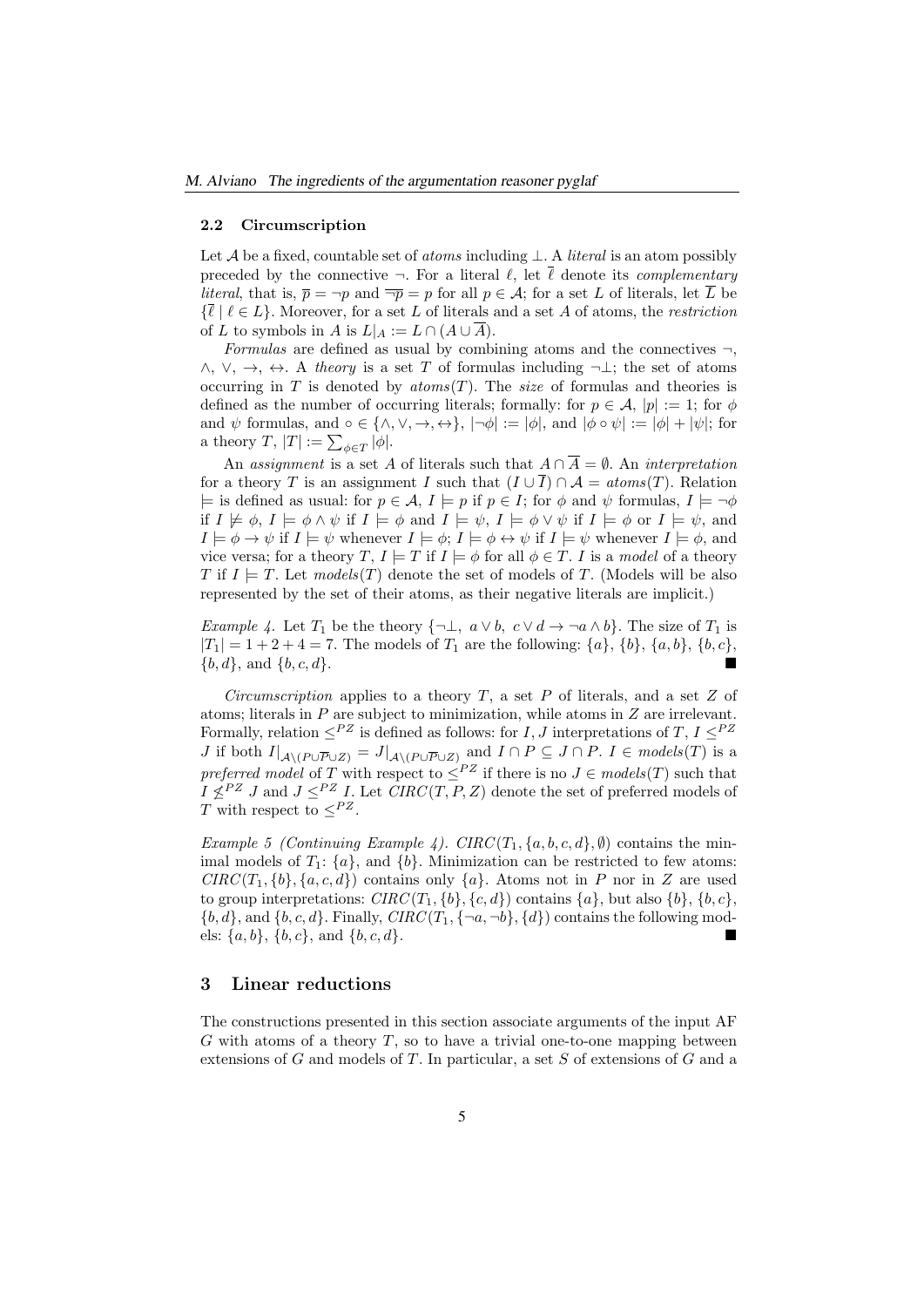set S' of models of T are said equivalent with respect to G, denoted  $S \equiv_G S'$ , if  $S = \{I \cap arg(G) \mid I \in S'\}.$ 

In order to maintain the theory compact, additional atoms are possibly introduced. Specifically, for each argument x, an atom  $a_x$  is possibly introduced to represent that  $x$  is attacked by some argument that belongs to the computed extension:

$$
attached(G) := \left\{ a_x \leftrightarrow \bigvee_{yx \in att(G)} y \mid x \in arg(G) \right\} \tag{1}
$$

Note that if there is no  $yx \in att(G)$ , then  $\bigvee_{yx \in att(G)} y$  is essentially  $\bot$ , that is, atom  $a_x$  is constrained to be false. Other atoms possibly introduced by our constructions are of the form  $r_x$ , to enforce that argument x belongs to the range  $E_G^+$  of the computed extension E:

$$
range(G) := \left\{ r_x \to x \vee \bigvee_{yx \in att(G)} y \mid x \in arg(G) \right\} \tag{2}
$$

Example 6 (Continuing Example 2). For the graph  $G$  in Figure 1, the following formulas are possibly introduced:

$$
S_1 := \{a_a \leftrightarrow a \lor b, a_b \leftrightarrow a, a_c \leftrightarrow d, a_d \leftrightarrow c, a_e \leftrightarrow c \lor d, a_f \leftrightarrow e\};
$$
  
\n
$$
S_2 := \{r_a \to a \lor b, r_b \to b \lor a, r_c \to c \lor d, r_d \to d \lor c, r_e \to e \lor c \lor d, r_f \to f \lor e\}.
$$
  
\nIn fact, note that  $S_1$  is *attached*(*G*), and  $S_2$  is *range*(*G*).

The notion of conflict-free, admissible, complete, and stable extensions are encoded by the following sets of formulas:

$$
conflict-free(G) := \{\neg \bot\} \cup \{\neg x \lor \neg y \mid xy \in att(G)\}\
$$
\n
$$
(3)
$$

$$
admissible(G) := conflict-free(G) \cup attacked(G) \cup \{x \to a_y \mid yx \in att(G)\}
$$
\n
$$
\tag{4}
$$

$$
complete(G) := admissible(G) \cup \left\{ \left( \bigwedge_{yx \in att(G)} a_y \right) \to x \mid x \in arg(G) \right\} \tag{5}
$$

$$
stable(G) := complete(G) \cup range(G) \cup \{r_x \mid x \in arg(G)\}\tag{6}
$$

In particular, note that in  $(4)$  truth of an argument x implies that all arguments attacking  $x$  are actually attacked by some true argument. In  $(5)$ , instead, whenever all attackers of an argument  $x$  are attacked by some true argument, argument x is forced to be true. Finally, in (6) all atoms of the form  $r_x$  are forced to be true, so that the range of the computed extension has to cover all arguments.

Example  $\gamma$  (Continuing Example 6). Consider the following sets of formulas:

$$
S_3 := \{\neg \bot, \neg a, \neg a \lor \neg b, \neg c \lor \neg d, \neg c \lor \neg e, \neg d \lor \neg e, \neg e \lor \neg f\};
$$
  
\n
$$
S_4 := \{a \to a_a, a \to a_b, b \to a_a, c \to a_d, e \to a_c, d \to a_c, e \to a_d, f \to a_e\};
$$
  
\n
$$
S_5 := \{a_a \land a_b \to a, a_a \to b, a_d \to c, a_c \to d, a_c \land a_d \to e, a_e \to f\}.
$$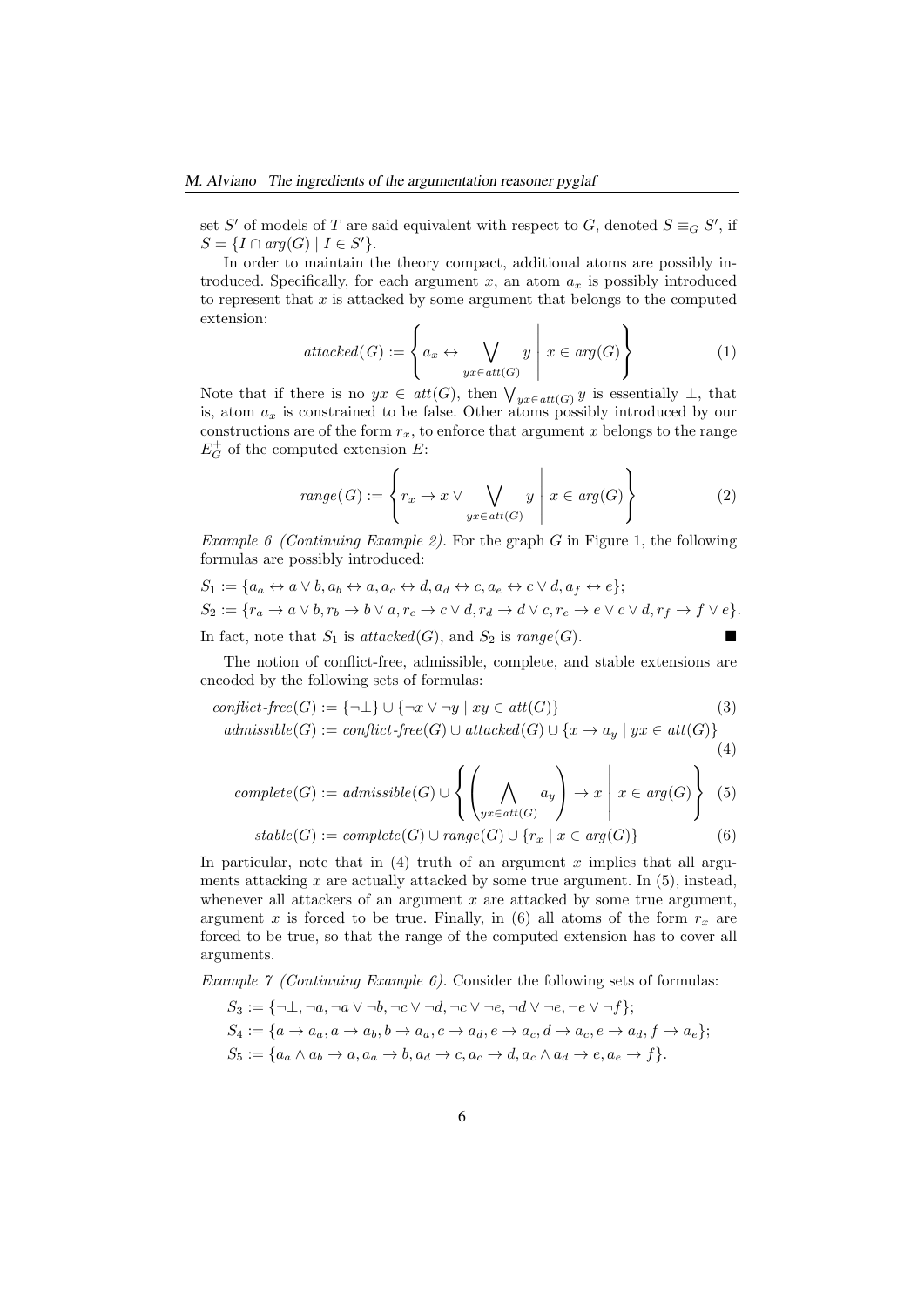Note that  $S_3$  is conflict-free(G),  $S_3 \cup S_1 \cup S_4$  is admissible(G),  $S_3 \cup S_1 \cup S_4 \cup S_5$ is complete(G), and  $S_3 \cup S_1 \cup S_4 \cup S_5 \cup S_2 \cup \{r_a, r_b, r_c, r_d, r_e, r_f\}$  is stable(G). ■

The following circumscribed theories capture the complete, stable, grounded, preferred, semi-stable, and stage semantics of G:

- $co(G) := CIRC(complete(G), \emptyset, Z)$  (7)
- $st(G) := CIRC(state(G), \emptyset, Z)$  (8)
- $gr(G) := CIRC(complete(G), arg(G), \{a_x \mid x \in arg(G)\})$  (9)
- $pr(G) := CIRC(complete(G), \overline{arg(G)}, \{a_x \mid x \in arg(G)\})$  (10)
- $sst(G) := CIRC(complete(G) \cup range(G), \{\neg r_x \mid x \in arg(G)\}, Z)$  (11)
- $stg(G) := CIRC(conflict-free(G) \cup range(G), \{\neg r_x \mid x \in arg(G)\}, Z)$  (12)

where Z is  $arg(G) \cup \{a_x \mid x \in arg(G)\}\)$ . Note that the notion of complete and stable extensions does not really involve any preference relation, and therefore the set of literals to be minimized is empty in (7) and (8). Grounded and preferred extensions are instead obtained by imposing complementary objective literals: true arguments are minimized in (9) to capture grounded extensions, and false arguments are minimized in (10) to capture preferred extensions. Finally, in (11) and (12) false atoms in the range of the computed extensions are minimized, where computed extensions are respectively complete extensions and conflictfree extensions.

Example 8 (Continuing Example 7). Let Z be  $\{a, b, c, d, e, f, a_a, a_b, a_c, a_d, a_e, a_f\}$ . It can be checked that  $CIRC(S_3\cup S_1\cup S_4\cup S_5,\emptyset,Z)$  contains, for  $i\in[1..6]$ , the model  $E_i \cup \{a_x \mid x \in E_i^+\}$ , and only these models. Similar for the other circumscribed theories resulting by applying  $(8)$ – $(12)$  to graph G in Figure 1.

The ideal semantics cannot be captured by reductions similar to those above. However, every AF  $G$  is associated with a unique ideal extension, which can be equivalently defined as follows (Proposition 3.6 by Caminada [14]): Let X be the set of admissible extensions of  $G$  that are not attacked by any admissible extensions, that is,  $X := \{ E \in \text{ADM}(G) \mid \nexists E' \in \text{ADM}(G) \text{ such that } yx \in$  $att(G), x \in E, y \in E'$ . E is the ideal extension of G if  $E \in X$ , and there is no  $E' \in X$  such that  $E' \supseteq E$ . Hence, assuming that the union U of all admissible extensions of G is provided in input, the following linear construction can be defined:

$$
id(G, U) := CIRC(admissible(G) \cup \overline{arg(G) \setminus Y}, \overline{Y}, \emptyset) \tag{13}
$$

where Y is  $U \setminus \{x \mid \exists yx \in att(G), y \in U\}.$ 

Example 9 (Continuing Example 7). The union of all admissible extensions of graph G in Figure 1 is  $U = \{b, c, d, f\}$ . Hence,  $Y = \{b, f\}$ , and  $id(G, U)$  is  $CIRC(S_3 \cup S_1 \cup S_4 \cup \{\neg a, \neg c, \neg d, \neg e\}, \{\neg b, \neg f\}, \emptyset) = \{\{b\}\}.$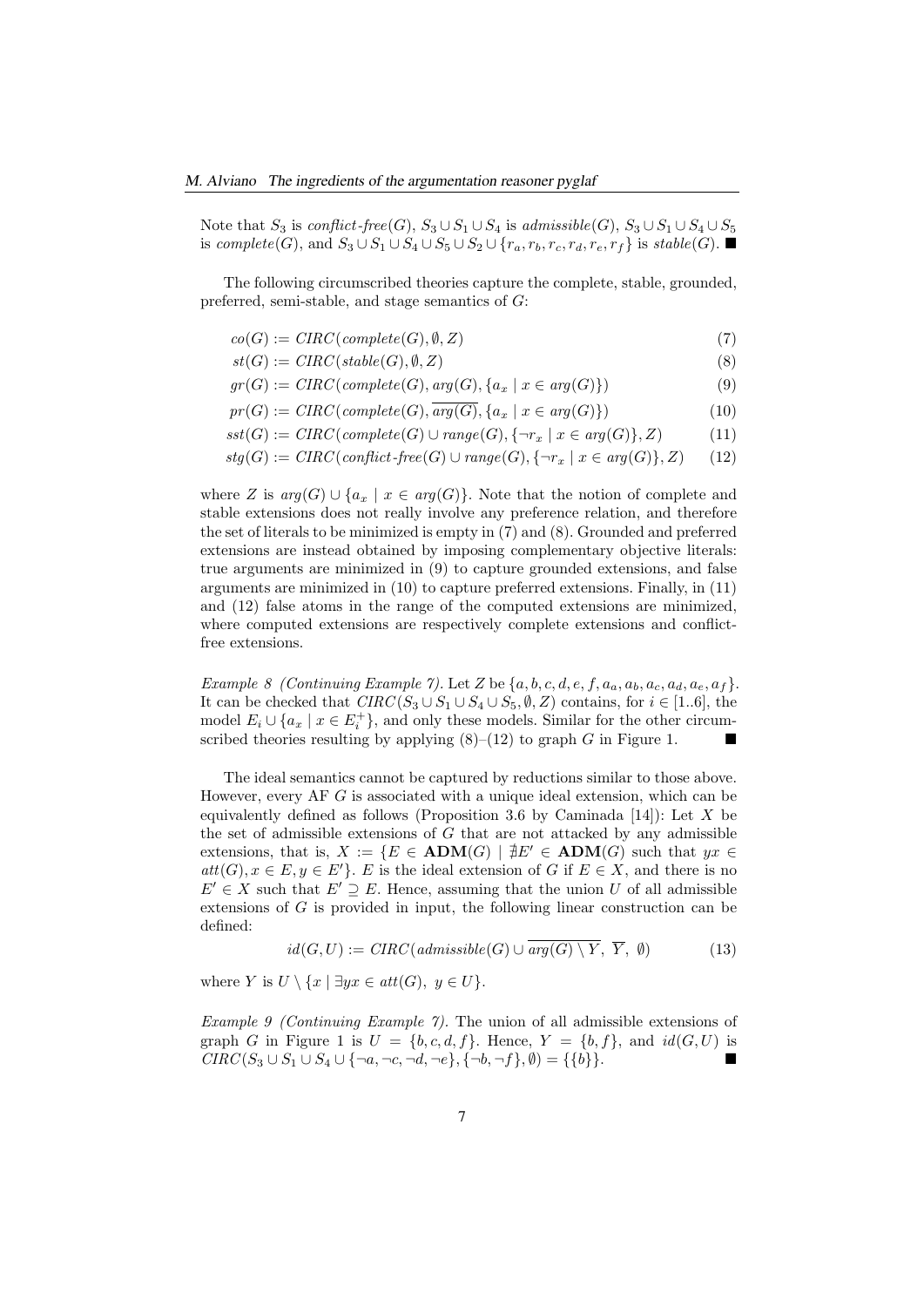#### 3.1 Properties

Correctness of the reductions presented in this section is a direct consequence of the fact that equations  $(3)$ – $(6)$  encode the definitions of conflict-free, admissible, complete, and stable extensions in propositional logic.

Theorem 1 (Correctness). Let G be an AF. The following equivalences hold:  $CO(G) \equiv_G co(G), \mathbf{ST}(G) \equiv_G st(G), \mathbf{GR}(G) \equiv_G gr(G), \mathbf{PR}(G) \equiv_G pr(G),$  $\mathbf{SST}(G) \equiv_G sst(G), \mathbf{STG}(G) \equiv_G stg(G), \text{ and } \mathbf{ID}(G) \equiv_G id(G, \bigcup_{E \in \mathbf{ADM}(G)} E).$ 

Compactness of the reductions follows from the fact that equations  $(3)$ – $(6)$ have linear size with respect to the size of G.

**Theorem 2 (Compactness).** Let G be an AF. The size of the theories in  $(7)$ – $(13)$  is linear in  $|G|$ .

Credulous acceptance can be also reduced to circumscription for complete, stable, and preferred extensions.

**Theorem 3 (Credulous).** Let G be an AF, and x be an argument. The following properties hold:

- $CO(G) \models_c x \text{ iff } CIRC(complete(G) \cup \{x\}, \emptyset, arg(G) \cup \{a_y \mid y \in arg(G)\}) \neq \emptyset;$
- $\textbf{ST}(G) \models_c x \text{ iff } CIRC(state(G) \cup \{x\}, \emptyset, arg(G) \cup \{a_y \mid y \in arg(G)\}) \neq \emptyset;$
- $-$  **PR**(G)  $\models_c x$  iff CIRC(complete(G)  $\cup \{x\}$ ,  $\overline{arg(G)}$ ,  $\{a_x \mid x \in arg(G)\}\neq \emptyset$ .

Similarly, skeptical acceptance can be reduced to circumscription for complete, and stable extensions.

**Theorem 4 (Skeptical).** Let  $G$  be an  $AF$ , and  $x$  be an argument. The following properties hold:

 $-$  CO(G)  $\models$ <sub>s</sub> x iff CIRC(complete(G) $\cup$ {¬x}, Ø, arg(G) $\cup$ {a<sub>y</sub> |  $y \in arg(G)$ }) = Ø;  $-$  ST(G)  $\models$ <sub>s</sub> x iff CIRC(stable(G) ∪ {¬x}, Ø, arg(G) ∪ { $a_y | y \in arg(G)$ }) = Ø.

#### 4 Implementation

The reductions presented in the previous section have been implemented in the reasoner PYGLAF (http://alviano.com/software/pyglaf/). The underlying programming language is Python, and the external circumscription solver is circumscriptino. The communication between pyglaf and circumscriptino is handled in the simplest possible way, that is, via stream processing. This design choice is principally motivated by the fact that the communication is often minimal, limited to a single invocation of the circumscription solver.

The interface of PYGLAF is fully compliant with the specification given for the Second International Competition on Computational Models of Argumentation (ICCMA'17). Abstract argumentation frameworks can be encoded in trivial graph format  $(TGF)$  as well as in aspartix format  $(APX)$ . The following data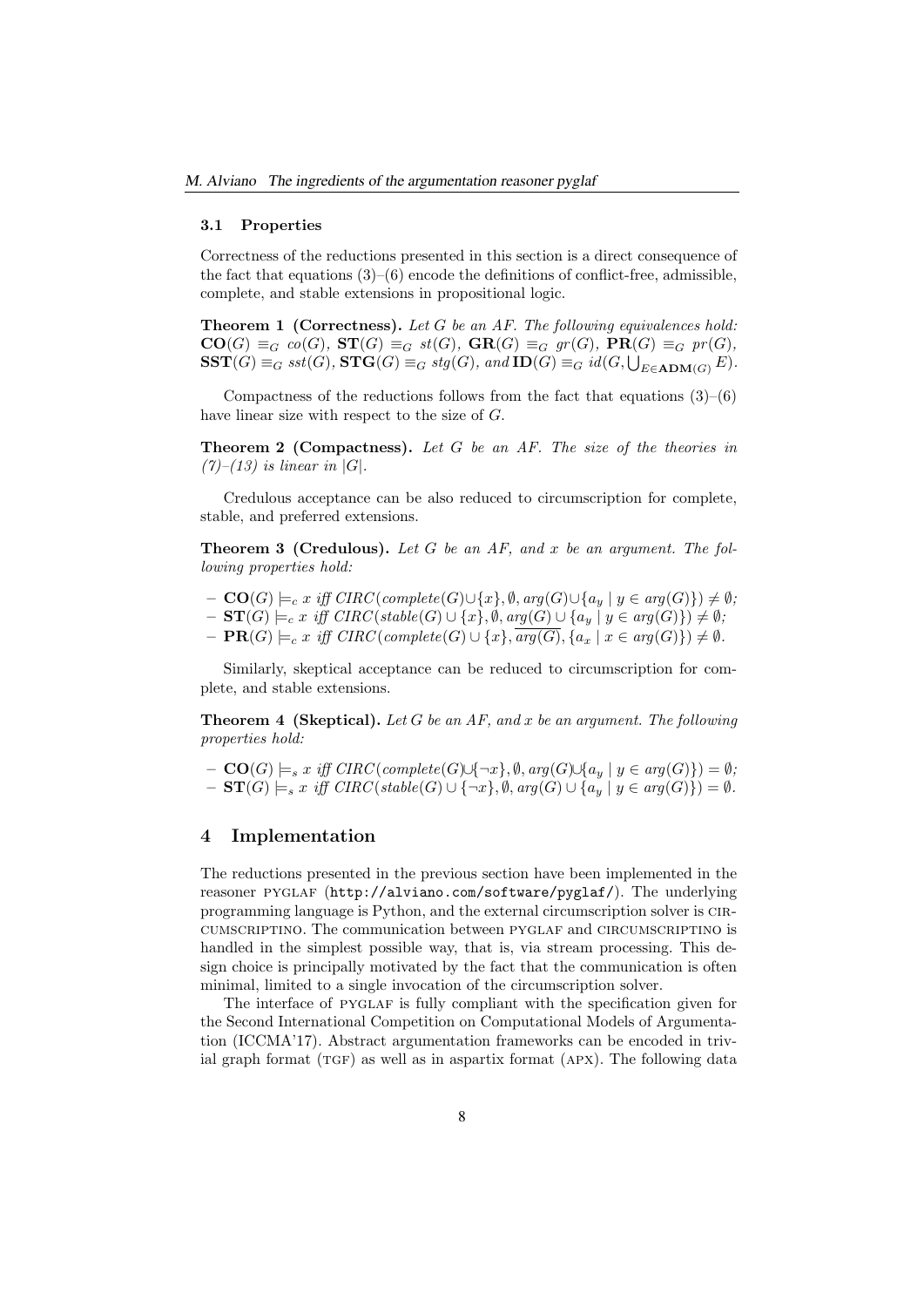M. Alviano The ingredients of the argumentation reasoner pyglaf

|                                                                                                                                                                                                     | <b>Algorithm 1:</b> Compute the union of admissible extensions of an AF $G$                                                                        |
|-----------------------------------------------------------------------------------------------------------------------------------------------------------------------------------------------------|----------------------------------------------------------------------------------------------------------------------------------------------------|
| $1$ $T := admissible(G);$<br>2 $Z := arg(G) \cup \{a_x \mid x \in arg(G)\};$<br>$\mathbf{3}$ $U := \emptyset$ :<br>4 repeat                                                                         | // fix the underlying theory<br>// fix the set of irrelevant atoms<br>// initialize the union of all admissible extensions                         |
| Compute $I \in \mathcal{CIRC}(T, \arg(\overline{G}) \setminus \overline{U}, \overline{Z});$<br>5<br>6 $I := I \cap arg(G);$<br>$\overline{\phantom{I}}$ $U := U \cup I;$<br>until $I \subseteq U$ ; | // prefer arguments not in $U$<br>// restrict to arguments of $G$<br>// possibly extend the union<br>// terminate when no argument is added to $U$ |

structures are populated during the parsing of the input graph  $G$ : a list  $arg$ of the arguments in  $arg(G)$ ; a dictionary **argToIdx**, mapping each argument x to its position in  $arg$ ; a dictionary  $att$ , mapping each argument x to the set  $\{y \mid xy \in att(G)\};$  a dictionary attR, mapping each argument x to the set  $\{y \mid yx \in att(G)\}.$  The first element of the list  $arg$ , in position 0, is not used to simplify the alignment between arguments of  $G$  and variables of the produced circumscribed theory. Within these data structures, the theories in  $(7)$ – $(13)$  can be constructed in amortized linear time. Actually, their CNF representation is easily built without introducing any additional atom, as all formulas in the previous section are either implications of the form  $\Lambda A \to \Lambda B$ , or equivalences of the form  $p \leftrightarrow A$ , where p is an atom and A, B are sets of literals.

Ideal extension. The linear reduction for the computation of the ideal extension requires the union of all admissible extensions as an input parameter. Such a set  $U$  is computed by means of Algorithm 1. Initially,  $U$  is empty, and CIRcumscriptino is asked to compute a first admissible extension that maximize the accepted arguments. The accepted arguments are then added to  $U$ , another admissible extension is computed by circumscriptino. However, this time the maximization only involves the arguments that do not belong to  $U$ , so to expand U as much as possible. This process is repeated until the admissible extension returned by CIRCUMSCRIPTINO is covered by set  $U$ , as such extension witnesses that all admissible extensions are a subset of U.

Credulous and skeptical acceptance. Credulous acceptance is addressed according to Theorem 3 for complete, stable, and preferred extensions. Similarly, skeptical acceptance is addressed according to Theorem 4 for complete, and stable extensions. Grounded and ideal extensions are unique, and therefore credulous (and skeptical) acceptance are addressed by checking the presence of the query argument in the computed extension. Actually, for the ideal extension, a negative answer is possibly produced already if the query argument is not part of the union of all admissible extensions. The remaining acceptance problems are addressed naively by extension enumeration.

Dung's Triathlon. The triathlon is addressed by Algorithm 2 based on the following observations: the grounded extension is contained in every preferred extension (Theorem 25 by Dung [21]), and every stable extension is a preferred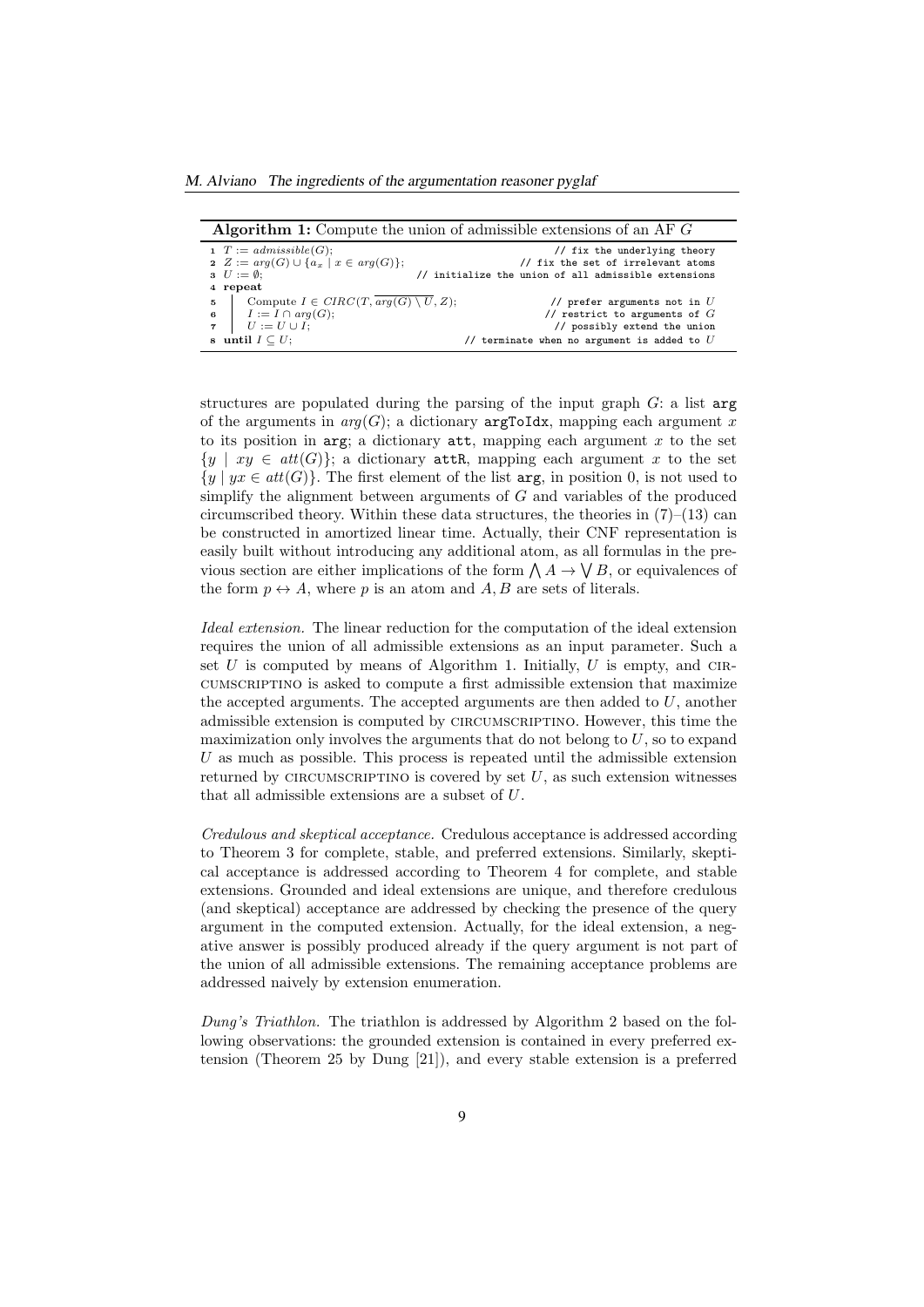| <b>Algorithm 2:</b> Grounded, stable and preferred extensions of $G$                                                                                                                                                                                                                                               |                                                                                                                                                                        |
|--------------------------------------------------------------------------------------------------------------------------------------------------------------------------------------------------------------------------------------------------------------------------------------------------------------------|------------------------------------------------------------------------------------------------------------------------------------------------------------------------|
| 1 Compute $I_{ar} \in co(G);$<br>2 stable := $\emptyset$ ;<br><b>3</b> preferred $:= \emptyset$ ;<br>// simplification: $I_{ar}$ is contained in all preferred extensions                                                                                                                                          | // first of all, compute the grounded extension<br>// initialize the set of stable extensions<br>// initialize the set of preferred extensions                         |
| 4 $T := complete(G) \cup \{x \in arg(G) \mid x \in I_{qr}\};$<br>5 for $I \in \mathcal{CIRC}(T,P,Z)$ do<br>$\vert$ preferred := preferred $\cup$ {I};<br>6<br>if for all $x \in arg(G) \setminus I$ there is $yx \in att(G)$ such that $y \in I$ then<br>$7 \mid$<br>$\mathbf{a}$   stable := stable $\cup \{I\};$ | $P := arg(G);$ $Z := \{a_x \mid x \in arg(G)\};$<br>// enumerate preferred extensions<br>// found new preferred extension<br>// the preferred extension is also stable |
| <b>9</b> return $(I_{ar}, stable, preferred)$ ;                                                                                                                                                                                                                                                                    |                                                                                                                                                                        |

extension (Lemma 15 by Dung [21]). Accordingly, the algorithm starts by computing the unique grounded extension  $I_{gr}$  of the input graph. After that, a theory whose models are complete extensions is built, and simplified by enforcing truth of all arguments in  $I_{gr}$ . The objective literals are the negation of all arguments, so that preferred extensions will be computed by CIRCUMSCRIPTINO. Every preferred extension returned by circumscriptino is finally checked for stability by means of a linear time Python function.

## 5 Experiments

In order to assess empirically the implemented reasoner, instances from the First International Competition on Computational Models of Argumentation (ICCMA'15) were tested on the enumeration of all extensions for several semantics. The performance of PYGLAF is compared with the following reasoners that participated in the competition: ArgSemSAT (version 1.0rc3; [18]) and Lab-SATSolver (version 0.1; [9]), based on SAT encodings of Caminada's labeling approach [13, 16]; ASPARTIX-D (version ICCMA'15; [24]), based on reductions to answer set programming; CONARG2 (version 1.0; [11]), based on reductions to constraint satisfaction;  $PREFMAXSAT$  (version 0.1rc3; [17]), based on iterative calls to a MaxSAT solver;  $PREFASP$  (version ICCMA'15; [23]), similar to PREF-MaxSAT, but based on answer set programming. The experiments were run on an Intel Xeon 2.4 GHz with 16 GB of memory, and time and memory were limited to 10 minutes and 15 GB, respectively.

Complete and stable extensions. For these two semantics the set of objective literals is empty. Aggregated results are reported on Table 1. The performance of PYGLAF is essentially aligned to the performance of ARGSEMSAT and LAB-SATSOLVER: they run out of time on the same instance of 4 ST SMALL. All instances are solved by ASPARTIX-D, while CONARG2 collected several timeouts. Similar results are obtained for the enumeration of stable extensions, which was completed for all instances by all tested reasoners but ConArg2.

Grounded and preferred extensions. For the computation of grounded and preferred extensions the underlying propositional theory has models representing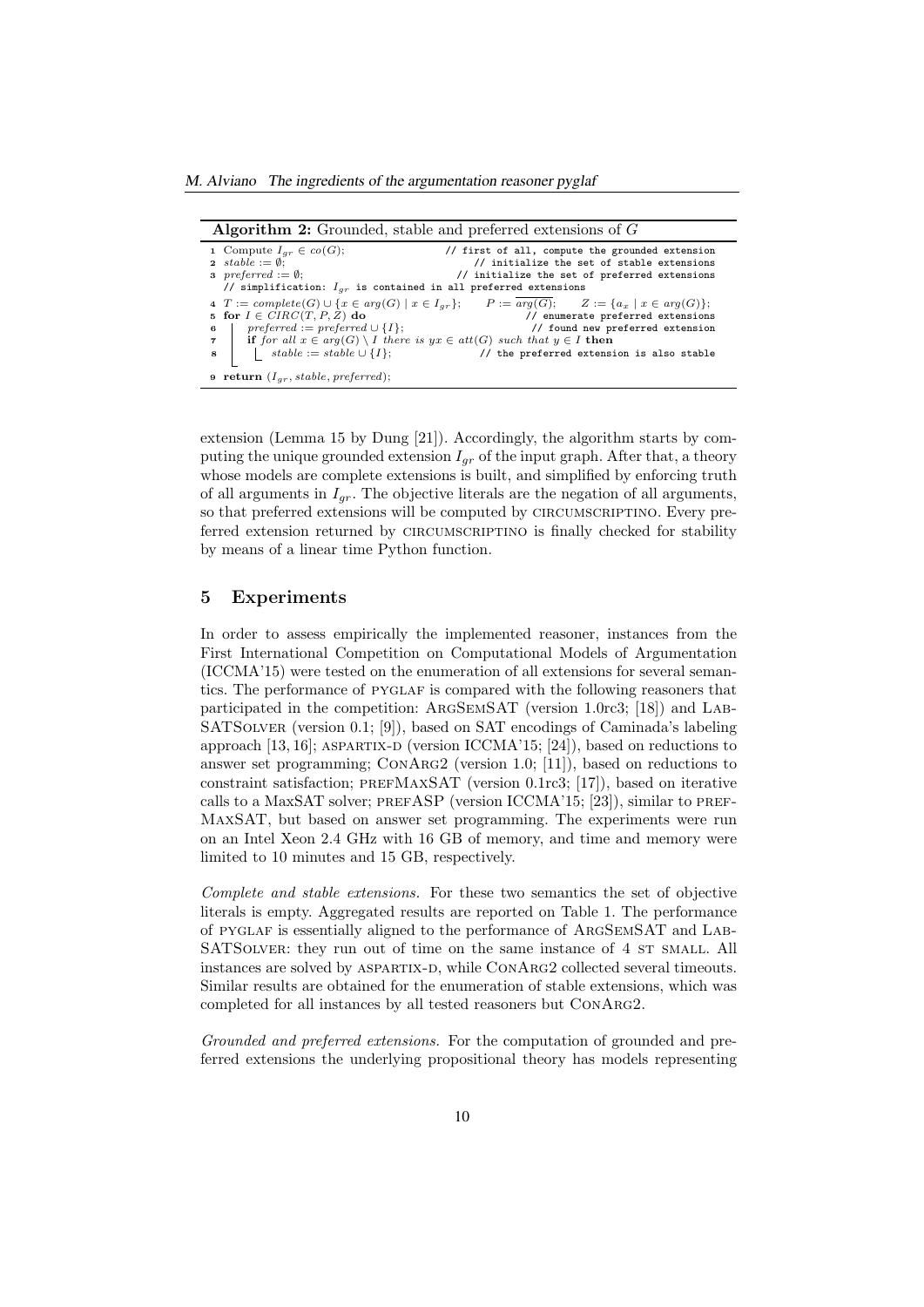complete extensions of the input graph. Complementary objective literals are used: accepted arguments are minimized to obtain the grounded extension, while nonaccepted arguments are minimized to obtain preferred extensions. Aggregated results are reported on Table 2. The grounded extension is unique, and computed very efficiently by pyglaf, ArgSemSAT, and LabSATSolver. Several timeouts are instead collected by ASPARTIX-D and CONARG2. As for preferred extensions, a very good performance is exhibited by PYGLAF, ARGSEM-SAT, and LABSATSOLVER, running out of time only on one instance (the same instance for which they cannot enumerate all complete extensions). Preferred extensions can be also enumerated by the reasoners  $PREFMAXSAT$  and  $PRE$ FASP. The first reasoner collected several timeouts, while PREFASP resulted very efficient and solved all testcases.

Other extensions and Dung's Triathlon. The enumeration of semi-stable, stage and ideal extensions is supported by ConArg2, but not by the other reasoners (at least in the versions found on the web). Hence, for these two semantics the comparison is restricted to PYGLAF and CONARG2. Aggregated results are reported on Table 3. The performance of PYGLAF is in general better than that of ConArg2, especially on the enumeration of semi-stable and ideal extensions. Several timeouts are collected by PYGLAF on the enumeration of stage extensions due to their large number. It is interesting to observe that for the stage semantics pyglaf requires around one order of magnitude less memory than ConArg2. Concerning the triathlon, the improvement on the naive approach of executing

| COMPLETE           |               |    | <b>PYGLAF</b> |     | CONARG2  |                                                                  |                |    | ARGSEMSAT |              |    | LABSATSOL.   |     | ASPARTIX-D |              |          |  |
|--------------------|---------------|----|---------------|-----|----------|------------------------------------------------------------------|----------------|----|-----------|--------------|----|--------------|-----|------------|--------------|----------|--|
| Benchmark          | #             |    |               |     |          | sol time mem sol time mem sol time mem sol time mem sol time mem |                |    |           |              |    |              |     |            |              |          |  |
| 1 gr small         | 24            | 24 | 1.3           | 50  | 24       | 1.4                                                              | 54             | 24 | 0.8       | 75           | 24 | 1.7          | 140 | 24         | 0.6          | 43       |  |
| 2 gr med.          | 24            | 24 | 3.6           | 84  | 24       | 3.8                                                              | 126            | 24 | 2.5       | 147          | 24 | 2.2          | 206 | 24         | 1.4          | 76       |  |
| 3 gr large         | 24            |    | 24 18.4       | 237 | 24       | 17.1                                                             | 489            | 24 | 14.5      | 457          | 24 | 4.0          | 503 | 24         | 5.2          | 221      |  |
| 4 st small         | 24            |    | 23 49.2       | 36  |          | 11 167.1                                                         | 14             |    | 23 101.9  | 27           | 23 | 68.8         | 58  |            | 24 30.1      | 11       |  |
| 5 st med.          | 24            |    | 24 65.9       | 42  | $\theta$ |                                                                  | 18             |    | 24 115.2  | 31           | 24 | 92.0         | 64  | 24         | 28.7         | 15       |  |
| 7 scc small        | 24            | 24 | 0.1           | 14  | 24       | 0.5                                                              | $\overline{4}$ | 23 | 15.4      | 21           | 24 | 1.0          | 58  | 24         | 0.0          | -1       |  |
| 8 scc med.         | 24            | 24 | 0.5           | 25  | 21       | 23.7                                                             | 76             | 21 | 1.0       | 38           | 24 | 1.6          | 95  | 24         | 0.1          | 15       |  |
| 9 scc large        | 24            | 24 | 2.7           | 32  | 22       | 9.7                                                              | 290            | 23 | 7.9       | 57           | 24 | 2.2          | 113 | 24         | 0.4          | 26       |  |
| Total 192 191 17.6 |               |    |               |     | 65 150   | 20.6                                                             | 134 186        |    | 32.8      |              |    | 107 191 21.4 |     | 155 192    | 8.3          | 51       |  |
|                    | <b>PYGLAF</b> |    |               |     |          | CONARG2                                                          |                |    | ARGSEMSAT |              |    |              |     | ASPARTIX-D |              |          |  |
| <b>STABLE</b>      |               |    |               |     |          |                                                                  |                |    |           |              |    | LABSATSOL.   |     |            |              |          |  |
| Benchmark          | #             |    |               |     |          | sol time mem sol time mem sol time mem sol time mem              |                |    |           |              |    |              |     |            | sol time mem |          |  |
| 1 gr small         | 24            | 24 | 1.4           | 51  | 24       | 0.8                                                              | 35             | 24 | 0.8       | 76           | 24 | 1.7          | 140 | 24         | 0.6          | 42       |  |
| 2 gr med.          | 24            | 24 | 3.7           | 84  | 24       | 1.8                                                              | 69             | 24 | 2.5       | 148          | 24 | 2.2          | 205 | 24         | 1.3          | 74       |  |
| 3 gr large         | 24            |    | 24 18.7       | 237 | 24       | 6.3                                                              | 220            |    | 24 14.5   | 458          | 24 | 4.0          | 504 | 24         | 4.8          | 216      |  |
| 4 st small         | 24            |    | 24 35.0       | 31  |          | 23 163.1                                                         | 7              | 23 | 42.3      | 21           | 24 | 41.7         | 57  | 24         | 14.3         | 11       |  |
| 5 st med.          | 24            |    | 24 22.6       | 34  |          | 17 301.3                                                         | 9              |    | 24 41.5   | 25           | 24 | 31.7         | 62  | 24         | 11.9         | 13       |  |
| 7 scc small        | 24            | 24 | 0.1           | 14  | 24       | 0.1                                                              | 1              | 24 | 0.0       | $\mathbf{1}$ | 24 | 0.9          | 56  | 24         | 0.0          | $\theta$ |  |
| 8 scc med.         | 24            | 24 | 0.6           | 25  | 20       | 13.4                                                             | 17             | 24 | 0.3       | 21           | 24 | 1.3          | 90  | 24         | 0.1          | 12       |  |
| 9 scc large        | 24            | 24 | 2.7           | 30  | 21       | 34.2                                                             | 29             | 24 | 4.7       | 43           | 24 | 1.7          | 109 | 24         | 0.3          | 20       |  |

Table 1. Enumeration of complete and stable extensions: solved instances, average execution time (seconds) on solved instances, and average memory consumption (MB).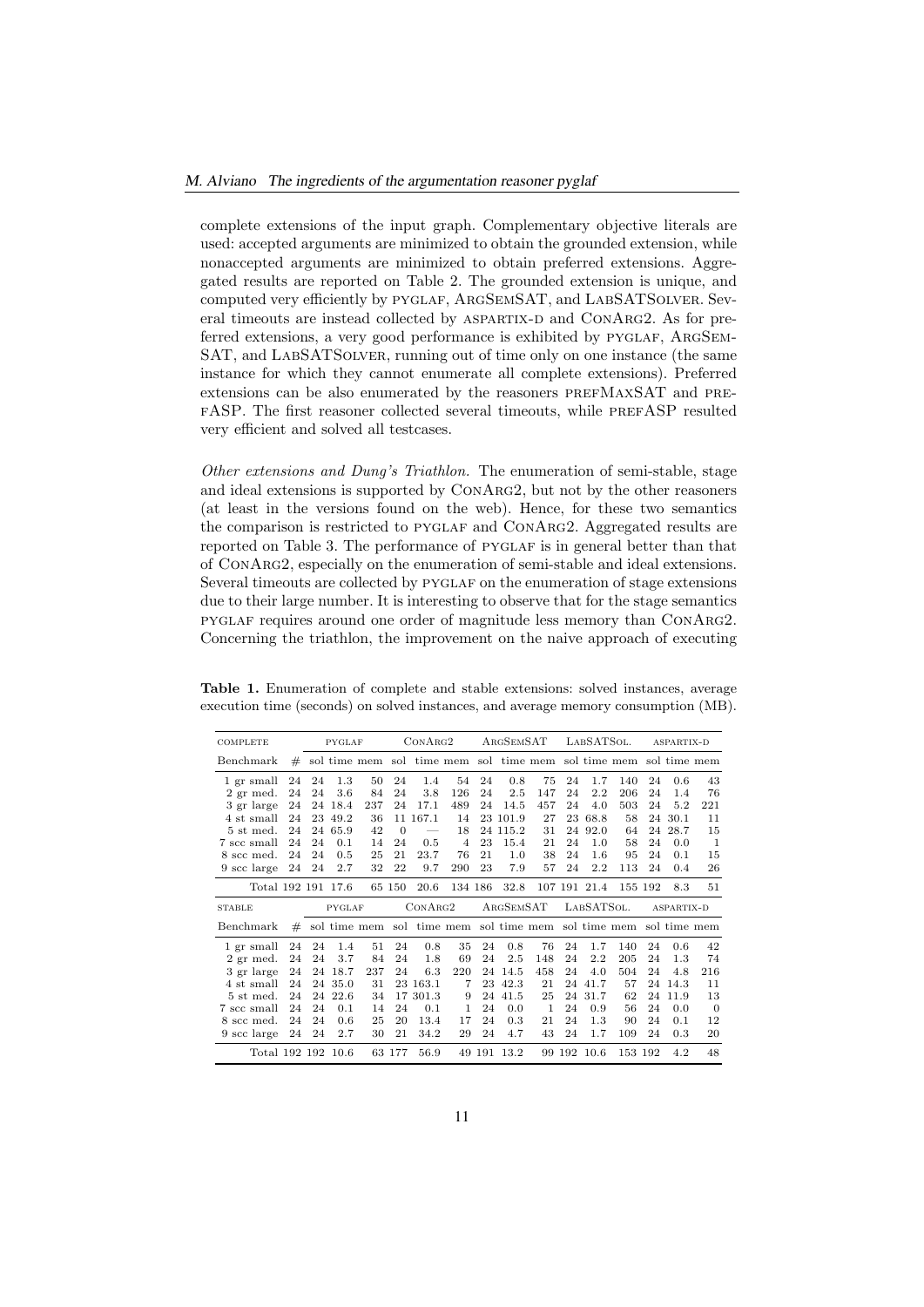the three computational tasks sequentially is minimal: the gain is limited to one solved instance, and few seconds of computation on average.

# 6 Related work

There are many argumentation reasoners; the closest to the present work are ARGSEMSAT [18] and LABSATSOLVER [9], which are based on iterative calls to an external SAT solver. These two solvers encode in propositional logic the Caminada's labeling approach [13, 16], which maps each argument to a label among in, out, and undec. A similar strategy is implemented by PREFMAXSAT [17] and PREFASP [23], which encode Caminada's labeling respectively in MaxSAT and answer set programming. PYGLAF instead encodes the several semantics of abstract argumentation framework in the language of circumscription. Actually, equations  $(3)$ – $(6)$  can be seen as linear representations of the propositional theories introduced by Wallner et al. [28].

The definition of circumscription given in this paper is slightly different from the one originally introduced by Mc Carthy [26] and by Lifschitz [25], since minimization is enforced on a set of literals instead of a set of atoms. Actually, it is not difficult to transform the reductions presented in this paper to the original formalism of circumscription: replace each negative literal  $\neg p$  in P with a fresh atom  $f_p$ , and add to the theory the formula  $f_p \leftrightarrow \neg p$ . However, it is remarked here that circumscriptino can handle negative objective literals without introducing any additional atom.

Table 2. Enumeration of grounded and preferred extensions: solved instances, average execution time (seconds) on solved instances, and average memory consumption (MB).

| <b>GROUNDED</b> |            |                    | <b>PYGLAF</b> |                |                                                                                              |        | CONARG2  |                                 |         |    | ARGSEMSAT   |            |     |                | LABSATSOL. |               |    |         | ASPARTIX-D |          |                 |      |
|-----------------|------------|--------------------|---------------|----------------|----------------------------------------------------------------------------------------------|--------|----------|---------------------------------|---------|----|-------------|------------|-----|----------------|------------|---------------|----|---------|------------|----------|-----------------|------|
| Benchmark       |            | #                  |               |                | sol time mem sol time mem sol time mem sol time mem sol time mem                             |        |          |                                 |         |    |             |            |     |                |            |               |    |         |            |          |                 |      |
|                 |            | 1 gr small 24      | 24            | 1.3            | 51                                                                                           |        | 24       | 1.4                             | 54      |    | 24          | 0.8        |     | 75             | 24         | 1.4           |    | 128     |            | 24 118.7 |                 | 802  |
|                 | 2 gr med.  | 24                 | 24            | 3.6            | 85                                                                                           |        | 24       | 3.8                             | 126     |    | 24          | 2.5        |     | 147            | 24         | 1.7           |    | 187     |            |          | 15 159.3 1660   |      |
|                 | 3 gr large | 24                 | 24            | 18.4           | 237                                                                                          |        | 24       | 17.1                            | 490     |    | 24          | 14.5       |     | 456            | 24         | 3.0           |    | 431     | $\Omega$   |          |                 | 4506 |
|                 | 4 st small | 24                 | 24            | 0.1            | 17                                                                                           |        |          | 11 166.6                        | 16      |    | 24          | 5.8        |     | 14             | 24         | 0.6           |    | 50      | 24         | 0.9      |                 | 49   |
|                 | 5 st med.  | 24                 | 24            | 0.1            | 20                                                                                           |        | $\Omega$ | $\hspace{0.1mm}-\hspace{0.1mm}$ | 21      |    | 24          | 8.9        |     | 19             | 24         | 0.8           |    | 55      | 24         | 1.5      |                 | 71   |
| 7 scc small     |            | 24                 | 24            | 0.1            | 15                                                                                           |        | 24       | 0.5                             | 3       |    | 24          | 0.0        |     | $\overline{2}$ | 24         | 0.7           |    | 51      | 8          | 0.7      |                 | 59   |
| 8 scc med.      |            | 24                 | 24            | 0.5            | 25                                                                                           |        | 22       | 13.1                            | 75      |    | 24          | 0.3        |     | 25             | 24         | 1.0           |    | 79      | 2          | 0.8      |                 | 213  |
| 9 scc large     |            | 24                 | 24            | 2.3            | 30                                                                                           |        | 22       | 9.5                             | 294     |    | 24          | 1.5        |     | 41             | 24         | 1.0           |    | 92      | 7          | 0.9      |                 | 397  |
|                 |            |                    |               |                |                                                                                              |        |          |                                 |         |    |             |            |     |                |            |               |    |         |            |          |                 |      |
|                 |            | Total 192 192      |               | 3.3            |                                                                                              | 60 151 |          | 19.1                            | 135 192 |    |             | 4.3        |     |                | 97 192     | 1.3           |    |         | 134 104    | 51.1     |                 | 970  |
| PREFERRED       |            | PYGLAF             |               |                | CONARG2                                                                                      |        |          | ARGSEMSAT                       |         |    |             | LABSATSOL. |     |                | ASPARTIX-D |               |    | PREFASP |            |          | PREFMAXSAT      |      |
| Bench.          |            |                    |               |                | # sol time mem sol time mem sol time mem sol time mem sol time mem sol time mem sol time mem |        |          |                                 |         |    |             |            |     |                |            |               |    |         |            |          |                 |      |
| 1 gr s. 24 24   |            | 1.3                | 51            | 24             | 1.4                                                                                          |        | 54 24    | 0.9                             | 86      | 24 | 1.7         |            | 141 |                |            | 18 149.3 1157 | 24 | 3.1     | 43         | 24       | 6.6             | 77   |
| 2 er m. 24 24   |            | 3.7                | 85            | 24             | 3.8                                                                                          | 126 24 |          | 2.8                             | 170     | 24 |             | 2.2        | 209 |                |            | 10173.32287   |    | 246.9   | 72         | 24       | 21.6            | 175  |
| 3 gr 1. 24 24   |            | 18.6               | 238           | 24             | 17.1                                                                                         | 490    | 24       | 15.3                            | 535     | 24 |             | 4.2<br>515 |     | $\mathbf{0}$   |            | $-4885$       |    | 24 23.8 | 192        |          | 24 117.9        | 717  |
|                 |            | 4 st s. 24 23 72.6 | 36            |                | 11 178.8                                                                                     | 11     |          | 23 95.1                         | 27      |    | 23 117.6    |            | 60  |                | 24 56.7    | 59            |    | 24 51.2 |            |          | 14 14 99.9      | 57   |
| $5$ st m.       |            | 24 24 102.6        | 45            | $\overline{0}$ | $\overline{\phantom{0}}$                                                                     |        |          | 14 24 120.4                     |         |    | 32 24 178.0 |            | 66  |                | 24 56.9    | 86            |    | 24 39.6 | 15         |          | 4 1 8 5 . 2     | 77   |
| 7 scc s. 24 24  |            | 0.1                | 16            | 24             | 0.8                                                                                          | 3      | 24       | 0.1                             | 9       | 24 | 1.1         |            | 58  | 24             | 1.8        | 76            |    | 24 0.1  | 12         | 24       | 0.1             | 12   |
| 8 scc m. 24 24  |            | 0.6                | 26            | 21             | 32.1                                                                                         | 39     | 24       | 0.6                             | 30      | 24 | 1.9         |            | 94  | 24             | 17.9       | 302           | 24 | 1.7     | 19         | 24       | 1.5             | 53   |
| 9 scc 1. 24 24  |            | 2.8                |               | 33 22          | 13.0                                                                                         | 110 24 |          | 5.1                             | 51 24   |    |             | 3.6        | 115 |                | 22 60.2    | 575           |    | 24 9.6  | 30         | 24       | 5.9             | 131  |
|                 |            | Total 192 191 25.0 |               |                | 66 150 23.2 106 191 29.7 117 191 38.4 157 146 61.3 1179 192 17.0                             |        |          |                                 |         |    |             |            |     |                |            |               |    |         |            |          | 50 162 36.0 162 |      |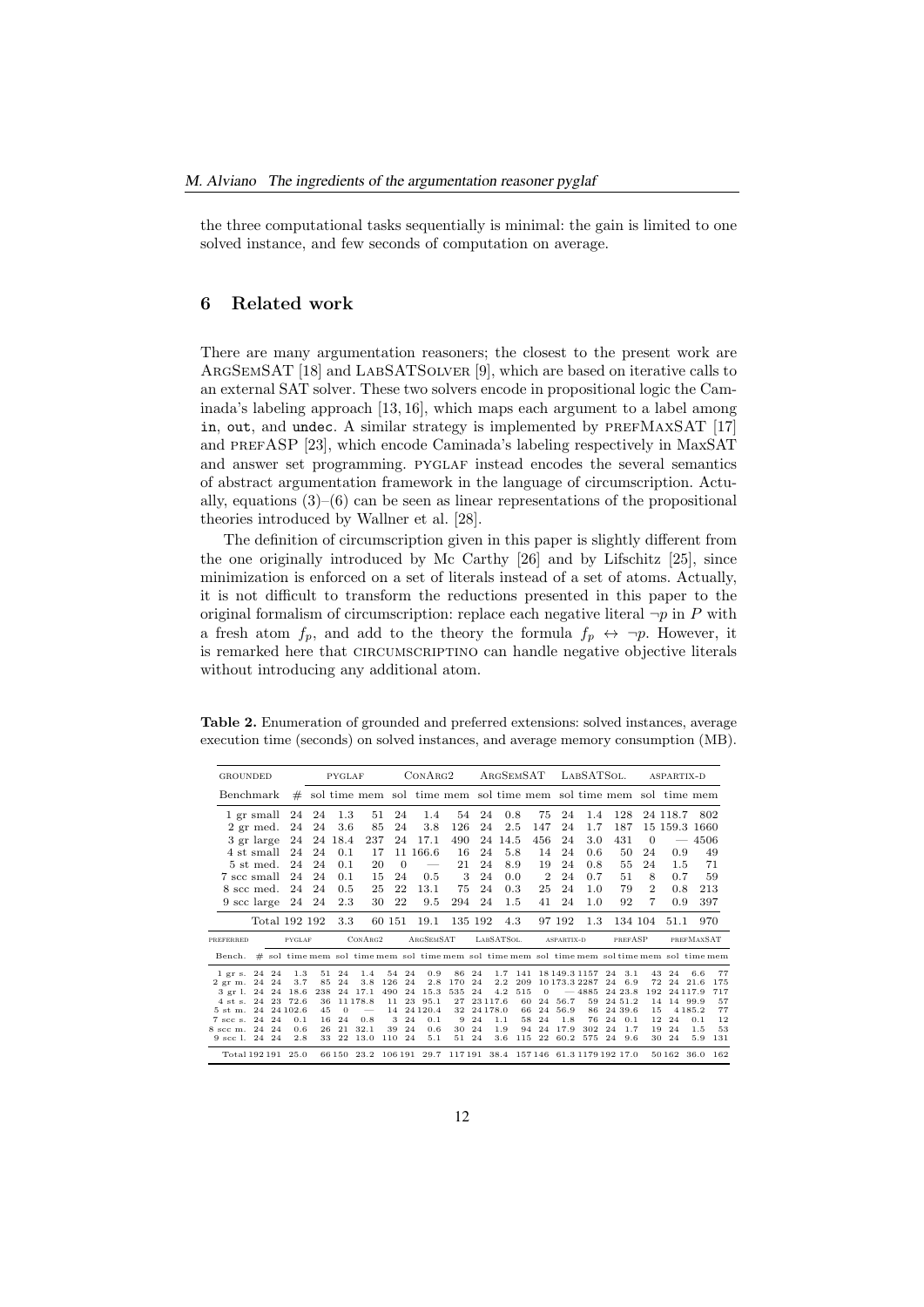# 7 Conclusion

Many semantics of abstract argumentation frameworks are naturally encoded in the language of circumscription. Based on the comparison with some of the best performant reasoners of ICCMA'15, the linear encodings implemented in pyglaf appear to be a reasonable solution to the enumeration problems of abstract argumentation frameworks. Clearly, this is subject to the availability of an efficient solver for circumscription. Currently, circumscriptino is used, but pyglaf can easily accommodate different solvers. Some of the acceptance problems are currently handled naively. This condition can be significantly improved by extending CIRCUMSCRIPTINO with native support for query answering, which we plan to address in the near future.

## References

- 1. Alviano, M.: Model enumeration in propositional circumscription via unsatisfiable core analysis. TPLP 17, 1–18 (2017)
- 2. Alviano, M., Dodaro, C.: Answer set enumeration via assumption literals. In: Adorni, G., Cagnoni, S., Gori, M., Maratea, M. (eds.) AI\*IA 2016, Genova, Italy, November 29 - December 1, 2016, Proceedings. LNCS, vol. 10037, pp. 149–163. Springer (2016), https://doi.org/10.1007/978-3-319-49130-1\_12

Table 3. Enumeration of other extensions and Dung's Triathlon: solved instances, average execution time (seconds) on solved instances, and memory consumption (MB).

|                            |    |     |               | SEMI-STABLE  |                |                          | <b>STAGE</b> |                |               |                  |                     |           |          |  |  |
|----------------------------|----|-----|---------------|--------------|----------------|--------------------------|--------------|----------------|---------------|------------------|---------------------|-----------|----------|--|--|
|                            |    |     | <b>PYGLAF</b> |              |                | CONARG2                  |              |                | <b>PYGLAF</b> |                  |                     | CONARG2   |          |  |  |
| $\operatorname{Benchmark}$ | #  | sol | time          | mem          | sol            |                          | time mem     | sol            |               | time mem         | sol                 |           | time mem |  |  |
| 1 gr small                 | 24 | 24  | 1.3           | 50           | 24             | 1.5                      | 55           | 24             | 0.6           | 42               | 24                  | 26.2      | 970      |  |  |
| 2 gr med.                  | 24 | 24  | 3.6           | 84           | 24             | 3.9                      | 128          | 24             | 1.8           | 69               | 24                  | 113.2     | 3527     |  |  |
| 3 gr large                 | 24 | 24  | 18.3          | 238          | 24             | 17.5                     | 496          | 24             | 10.0          | 189              | 23                  | 111.6     | 8743     |  |  |
| 4 st small                 | 24 | 22  | 103.8         | 56           | 11             | 128.3                    | 35           | 17             | 78.8          | 72               | 17                  | 173.0     | 19       |  |  |
| 5 st med.                  | 24 | 21  | 75.9          | 66           | 3              | 483.9                    | 51           | 20             | 44.8          | 81               | 15                  | 269.6     | 33       |  |  |
| 7 scc small                | 24 | 24  | 0.1           | 8            | 17             | 38.5                     | 23           | 1              | 510.2         | 114              | $\Omega$            |           | 56       |  |  |
| 8 scc med.                 | 24 | 24  | 0.8           | 25           | $\overline{7}$ | 29.3                     | 364          | 3              | 19.9          | 117              | $\mathfrak{D}$      | 2.0       | 83       |  |  |
| 9 scc large                | 24 | 24  | 6.8           | 36           | 10             | 6.5                      | 1469         | $\overline{7}$ | 0.0           | 117              | 6                   | 2.1       | 169      |  |  |
| Total 192                  |    | 187 | 24.7          | 70           | 120            | 36.1                     | 328          | 120            | 25.9          | 100              |                     | 111 116.3 | 1133     |  |  |
|                            |    |     |               | <b>IDEAL</b> |                |                          |              |                |               | DUNG'S TRIATHLON |                     |           |          |  |  |
|                            |    |     | <b>PYGLAF</b> |              |                | CONARG2                  |              |                | <b>PYGLAF</b> |                  | <b>PYGLAF NAIVE</b> |           |          |  |  |
| Benchmark                  | #  | sol |               | time mem     |                | sol time mem             |              | sol            |               | time mem         | sol                 |           | time mem |  |  |
| 1 gr small                 | 24 | 24  | 3.1           | 52           | 24             | 2.5                      | 88           | 24             | 2.5           | 50               | 24                  | 3.9       | 52       |  |  |
| 2 gr med.                  | 24 | 24  | 9.2           | 85           | 24             | 6.6                      | 210          | 24             | 7.0           | 84               | 24                  | 10.8      | 86       |  |  |
| 3 gr large                 | 24 | 24  | 50.0          | 238          | 24             | 29.9                     | 832          | 40             | 21.7          | 142              | 40                  | 33.3      | 149      |  |  |
| 4 st small                 | 24 | 22  | 74.6          | 37           | 6              | 65.7                     | 15           | 23             | 72.2          | 36               | 22                  | 69.1      | 39       |  |  |
| 5 st med.                  | 24 | 24  | 148.7         | 42           | $\Omega$       | $\overline{\phantom{0}}$ | 18           | 24             | 103.6         | 44               | 24                  | 127.4     | 46       |  |  |
| 7 scc small                | 24 | 24  | 0.1           | 20           | 24             | 0.5                      | 5            | 24             | 0.1           | 16               | 24                  | 0.2       | 18       |  |  |
| 8<br>scc med.              | 24 | 24  | 0.7           | 27           | 21             | 11.0                     | 69           | 24             | 0.9           | 25               | 24                  | 1.7       | 28       |  |  |
| 9 scc large                | 24 | 24  | 2.2           | 34           | 22             | 12.6                     | 303          | 8              | 0.3           | 21               | 8                   | 0.4       | 21       |  |  |
|                            |    |     |               |              |                |                          |              |                |               |                  |                     |           |          |  |  |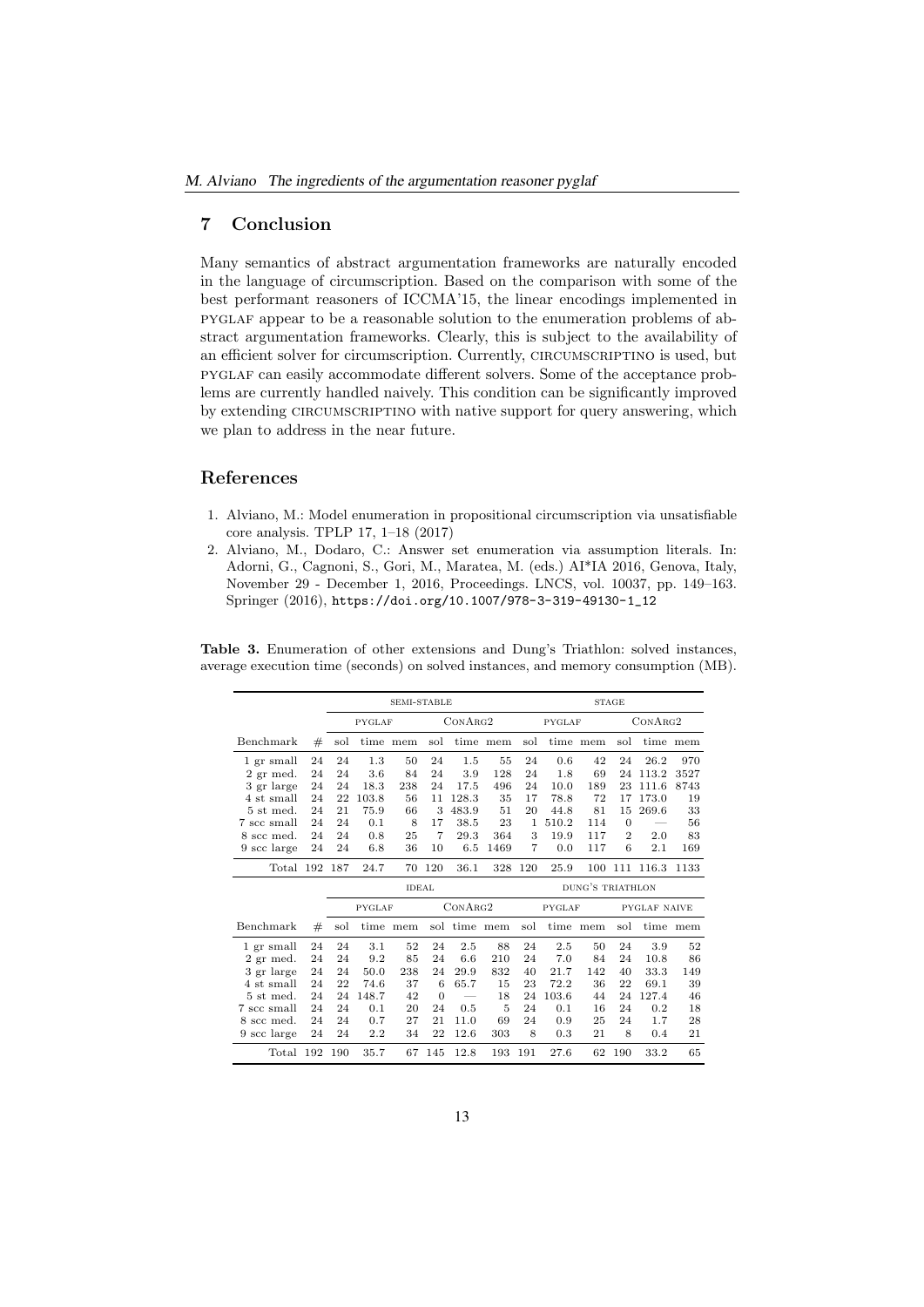- 3. Alviano, M., Dodaro, C.: Anytime answer set optimization via unsatisfiable core shrinking. TPLP 16(5-6), 533–551 (2016)
- 4. Alviano, M., Dodaro, C.: Unsatisfiable core shrinking for anytime answer set optimization. In: Sierra, C. (ed.) IJCAI 2017, Melbourne, Australia, August 19-25, 2017. pp. 4781–4785. ijcai.org (2017)
- 5. Alviano, M., Dodaro, C., Faber, W., Leone, N., Ricca, F.: WASP: A native ASP solver based on constraint learning. In: Cabalar, P., Son, T.C. (eds.) LPNMR 2013, Corunna, Spain, September 15-19, 2013. Proceedings. LNCS, vol. 8148, pp. 54–66. Springer (2013)
- 6. Alviano, M., Dodaro, C., Leone, N., Ricca, F.: Advances in WASP. In: Calimeri, F., Ianni, G., Truszczynski, M. (eds.) Logic Programming and Nonmonotonic Reasoning - 13th International Conference, LPNMR 2015, Lexington, KY, USA, September 27-30, 2015. Proceedings. LNCS, vol. 9345, pp. 40–54. Springer (2015)
- 7. Alviano, M., Dodaro, C., Ricca, F.: A maxsat algorithm using cardinality constraints of bounded size. In: Yang, Q., Wooldridge, M. (eds.) IJCAI 2015, Buenos Aires, Argentina, July 25-31, 2015. pp. 2677–2683. AAAI Press (2015)
- 8. Audemard, G., Simon, L.: Predicting learnt clauses quality in modern SAT solvers. In: Boutilier, C. (ed.) IJCAI 2009, Pasadena, California, USA, July 11-17, 2009. pp. 399–404 (2009), http://ijcai.org/Proceedings/09/Papers/074.pdf
- 9. Beierle, C., Brons, F., Potyka, N.: A software system using a SAT solver for reasoning under complete, stable, preferred, and grounded argumentation semantics. In: Hölldobler, S., Krötzsch, M., Peñaloza, R., Rudolph, S. (eds.) KI 2015: Advances in Artificial Intelligence - 38th Annual German Conference on AI, Dresden, Germany, September 21-25, 2015, Proceedings. LNCS, vol. 9324, pp. 241–248. Springer (2015), http://dx.doi.org/10.1007/978-3-319-24489-1\_19
- 10. Bistarelli, S., Rossi, F., Santini, F.: Enumerating extensions on random abstract-afs with argtools, aspartix, conarg2, and dung-o-matic. In: Bulling, N., van der Torre, L.W.N., Villata, S., Jamroga, W., Vasconcelos, W.W. (eds.) Computational Logic in Multi-Agent Systems - 15th International Workshop, CLIMA XV, Prague, Czech Republic, August 18-19, 2014. Proceedings. LNCS, vol. 8624, pp. 70–86. Springer (2014), http://dx.doi.org/10.1007/978-3-319-09764-0\_5
- 11. Bistarelli, S., Rossi, F., Santini, F.: Conarg: A tool for classical and weighted argumentation. In: Baroni, P., Gordon, T.F., Scheffler, T., Stede, M. (eds.) Computational Models of Argument - Proceedings of COMMA 2016, Potsdam, Germany, 12-16 September, 2016. Frontiers in Artificial Intelligence and Applications, vol. 287, pp. 463–464. IOS Press (2016)
- 12. Bistarelli, S., Santini, F.: Conarg: Argumentation with constraints. In: Ossowski, S., Toni, F., Vouros, G.A. (eds.) Proceedings of the First International Conference on Agreement Technologies, AT 2012, Dubrovnik, Croatia, October 15-16, 2012. CEUR Workshop Proceedings, vol. 918, pp. 197–198. CEUR-WS.org (2012)
- 13. Caminada, M.: On the issue of reinstatement in argumentation. In: Fisher, M., van der Hoek, W., Konev, B., Lisitsa, A. (eds.) Logics in Artificial Intelligence, 10th European Conference, JELIA 2006, Liverpool, UK, September 13-15, 2006, Proceedings. LNCS, vol. 4160, pp. 111–123. Springer (2006)
- 14. Caminada, M.: A labelling approach for ideal and stage semantics. Argument & Computation 2(1), 1–21 (2011)
- 15. Caminada, M.W.A., Carnielli, W.A., Dunne, P.E.: Semi-stable semantics. J. Log. Comput. 22(5), 1207–1254 (2012), http://dx.doi.org/10.1093/logcom/exr033
- 16. Caminada, M.W.A., Gabbay, D.M.: A logical account of formal argumentation. Studia Logica 93(2-3), 109–145 (2009), http://dx.doi.org/10.1007/ s11225-009-9218-x